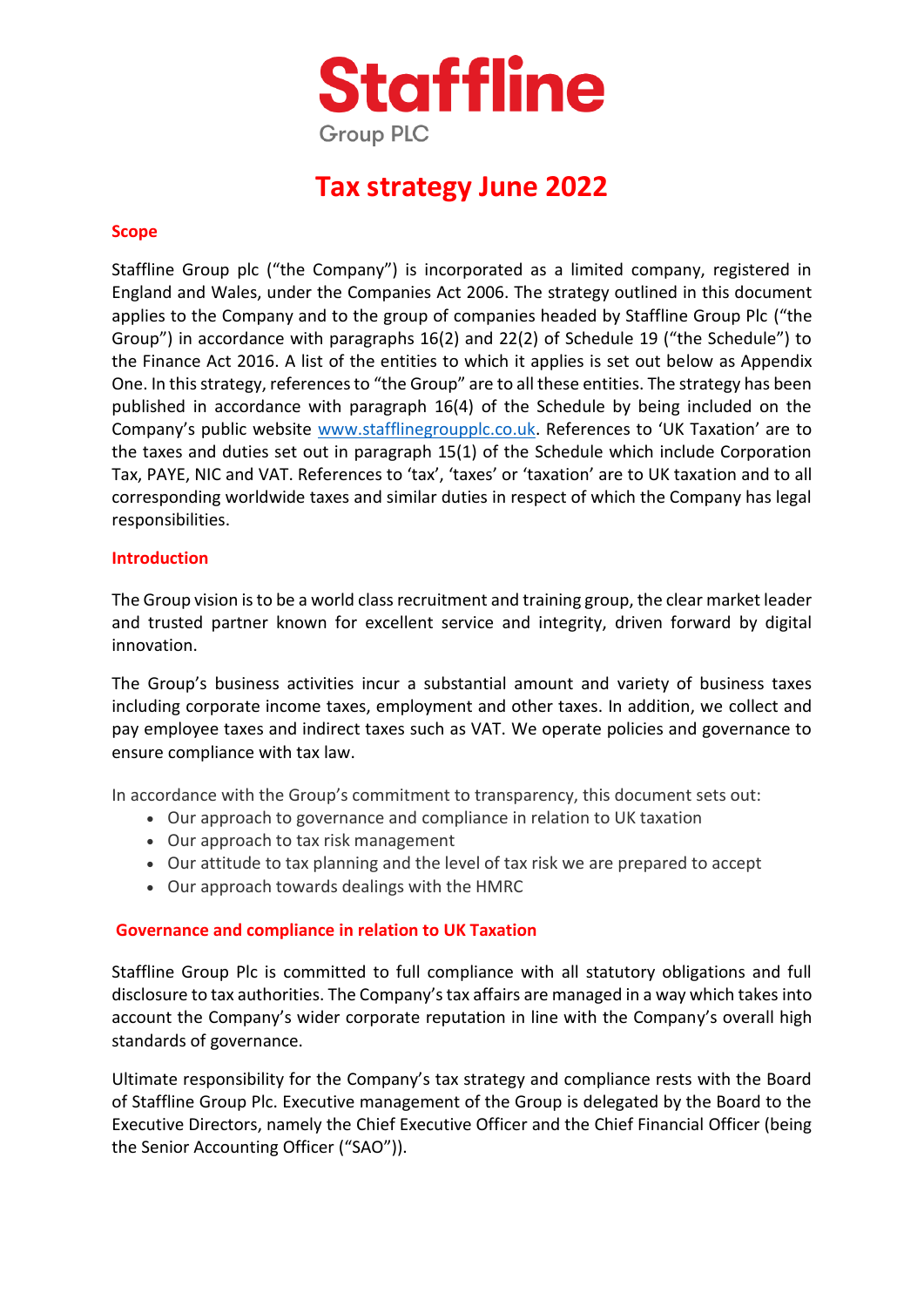

### **Governance and compliance in relation to UK Taxation (continued)**

The Audit and Risk Committee's requirement to monitor the integrity of the Group's financial reporting system, internal controls and risk management framework, expressly includes those elements relating to taxation.

The Chief Financial Officer ("CFO") is the Board member with executive responsibility for tax matters. Day-to-day management of the Company's UK tax affairs is delegated to the divisional Finance Directors (Recruitment GB, Recruitment Ireland and PeoplePlus) and the central Group Finance team, each of whom reports directly to the CFO. Each of these individuals are appropriately qualified. KPMG LLP are retained as the Company's tax advisors and are widely consulted and engaged on all tax related matters.

The Board and Executive Directors ensure that the Company's tax strategy is one of the factors considered in all investments and significant business decisions taken. The CFO reports to the Audit and Risk Committee (twice a year) and the Board on Staffline Group Plc tax affairs and risks during the year, including changes in legislation.

An annual review of tax processes and procedures is undertaken to comply with the requirements of preparing the legal requirement to file a SAO certificate.

### **Tax Risk Management**

Staffline Group Plc manages risks to ensure compliance with legal requirements in a manner which ensures payment of the right amount of tax. We plan our taxes with reference to current, relevant legislation.

Staffline Group Plc operates a system of tax risk assessment and controls as a component of the overall internal control framework applicable to the Company's financial reporting system.

The Company seeks to reduce the level of tax risk arising from its operations as far as is reasonably practicable by ensuring that reasonable care is applied in relation to all processes which could materially affect its compliance with its tax obligations.

Processes relating to different taxes are allocated to appropriate process owners, who carry out a review of activities and processes to identify key risks and to ensure mitigating controls are in place. These key risks are monitored for business and legislative changes which may impact them and changes to processes or controls are made when required.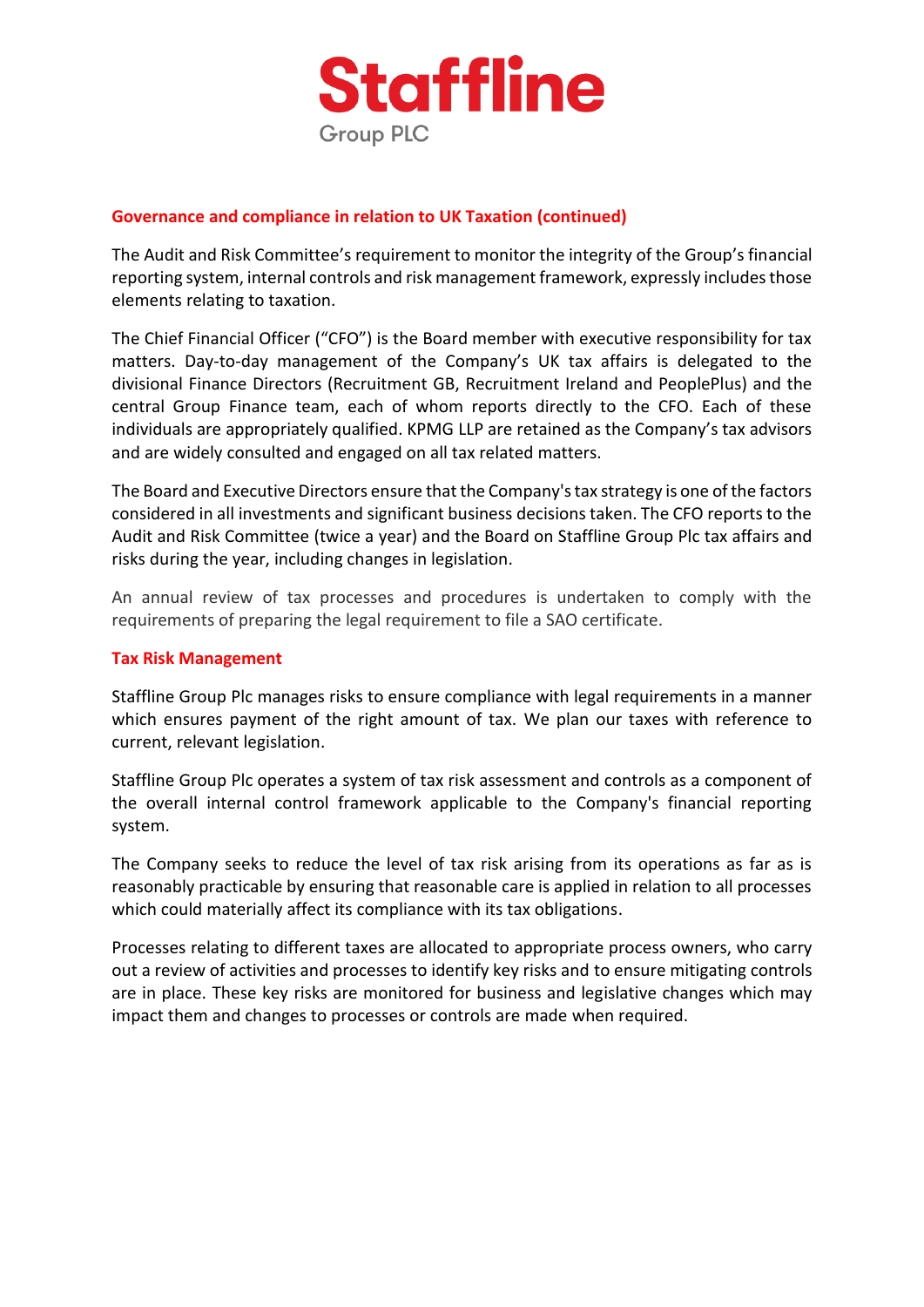

### **Attitude towards tax planning and level of risk**

The Company's attitude towards tax planning is consistent with the 'Tax Principles' adopted, which are set out below. When entering into commercial transactions, the Company seeks to take advantage of available tax incentives, reliefs and exemptions in line with tax legislation. The Company does not undertake tax planning unrelated to such commercial transactions.

We do not prescribe acceptable levels of tax risk. We seek clarity within the law and evaluate the potential tax outcomes of our business transactions and we escalate tax risks and uncertainties to the relevant level within the Group to determine the appropriate management response.

At all times the Company seeks to comply fully with its regulatory and other obligations and to act in a way which upholds its reputation as a responsible corporate citizen. In relation to any specific issue or transaction, the Board is ultimately responsible for identifying the risks, including tax risks, which need to be addressed and determining what actions should be taken to manage those risks, having regard to the materiality of the amounts and obligations in question.

### **Relationship with HMRC**

Staffline Group Plc seeks to have a transparent and constructive relationship with HMRC through regular meetings and communication in respect of developments in the Group's business, current, future and retrospective tax risks, and interpretation of the law in relation to all relevant taxes.

The Company ensures that HMRC is kept aware of significant transactions and changes in the business and seeks to discuss any tax issues arising at an early stage. When submitting tax computations and returns to HMRC, Staffline Group Plc discloses all relevant facts and identifies any transactions or issues where it considers that there is potential for the tax treatment to be uncertain.

Any inadvertent errors in submissions made to HMRC are fully disclosed as soon as reasonably practicable after they are identified.

In all of the Group's dealings with HMRC, our approach is to be open, to co-operate fully with their enquiries in a timely manner and to be proactive in raising any significant issues or uncertainties. The Group has been allocated a Customer Relationship Manager and the Company ensures that regular dialogue takes place between the two parties.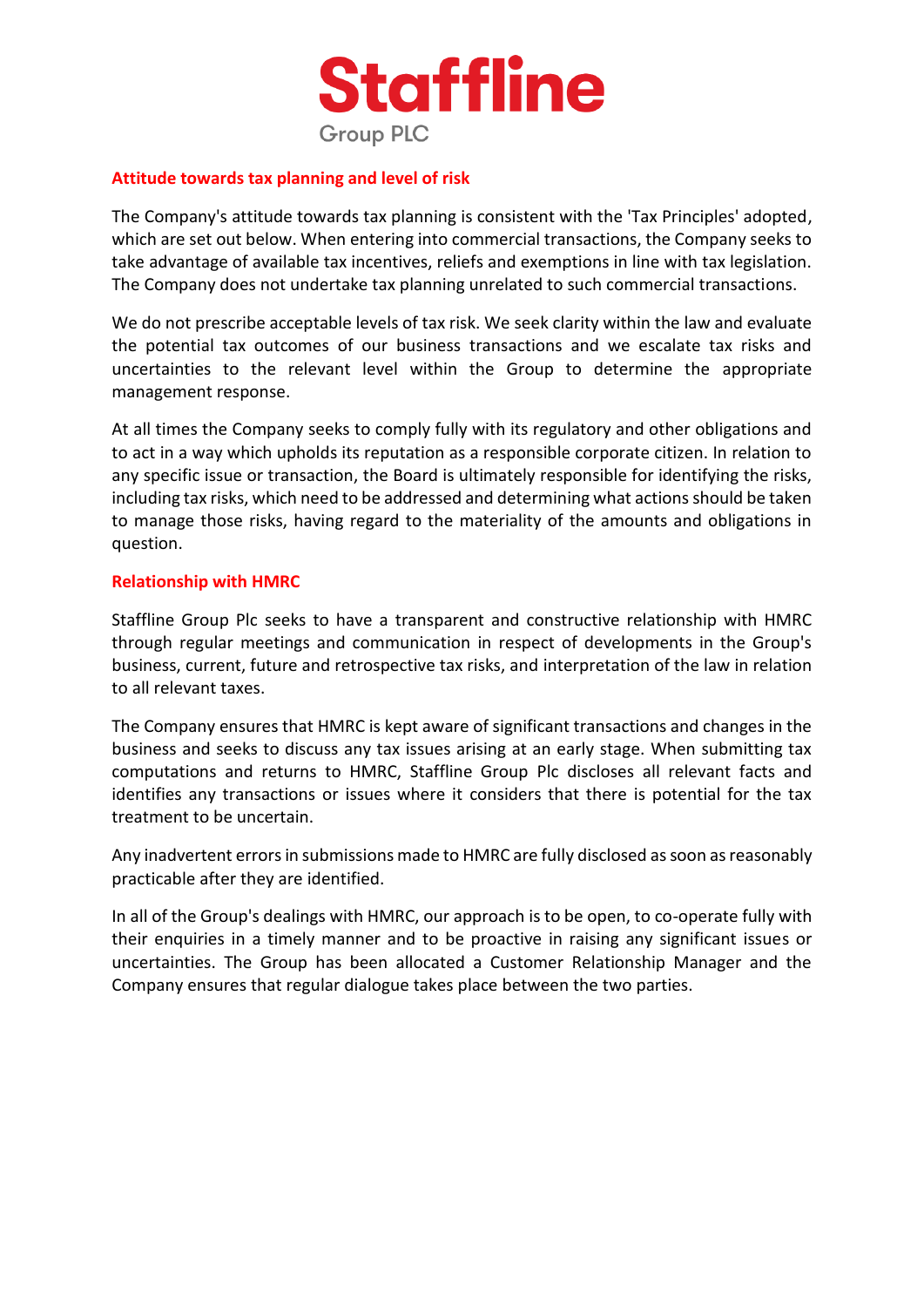

## **Tax Principles**

Staffline Group Plc's UK Tax Principles are a written codification, for internal use, of the Company's UK approach to taxation and dealing with taxation authorities.

### **Legal and ethical**

- 1. We act lawfully and with integrity and expect the same from our people, our customers, tax authorities and other parties with whom we interact.
- 2. We respect the needs of our people and the communities in which we operate.
- 3. We will take into account our view of prevailing public interest considerations and of any potential reputational risk to the Company.
- 4. We shall not act in such a way as to undermine the structure of the tax system.
- 5. We shall not entertain arrangements that evade tax or that rely, to any extent, in the authorities' inability to collect it.
- 6. We shall not exploit social policy legislation (for example, tax reliefs for charities).
- 7. We will interpret legislation in a purposive way in line with the courts. We will not enter into transactions with the main purpose of securing a tax advantage clearly contrary to the intention of Parliament in enacting the relevant legislation.
- 8. We will not endorse the use of Umbrella companies in relation to the employment of contractors, except where transitional arrangements necessitate their temporary use.

### **Legal and ethical**

- 1. We support a relationship with tax authorities, based upon mutual trust and respect which will enable constructive dialogue and responsiveness by all parties in order to fulfil our responsibilities.
- 2. We shall comply with all our disclosure requirements. We shall disclose to the authorities, and not conceal, disguise, or misrepresent all material facts.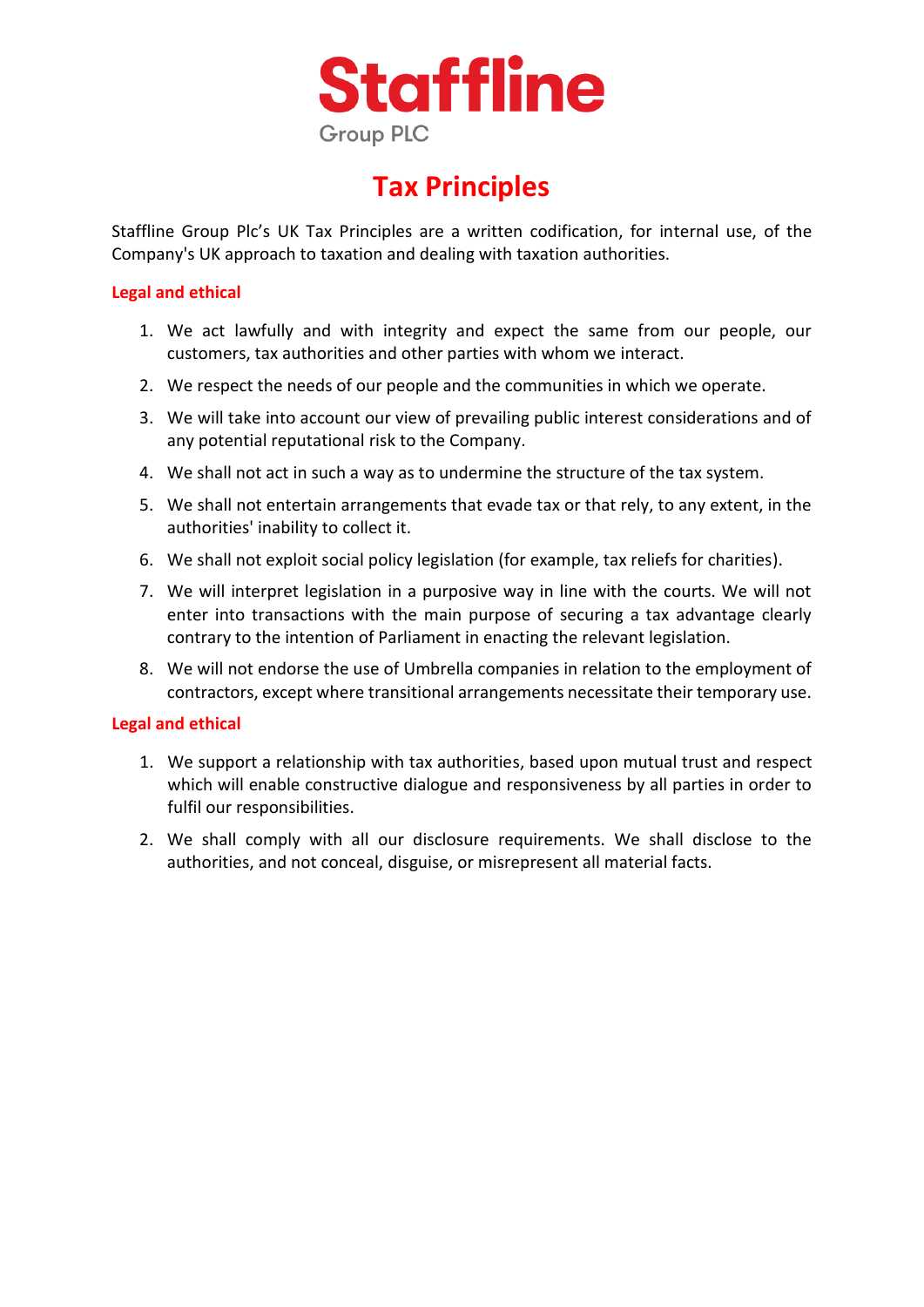

### **Appendix One**

### **Full list of subsidiaries covered by this tax strategy**

As of 31 December 2021, the full list of subsidiaries (each wholly owned, unless otherwise stated) within the Group are listed below, along with their country of incorporation and a brief description of each company's main trading activity.

This is included within the Group's list of subsidiary companies in the 2021 Group Annual report that was published in March 2022.

| <b>Name</b>                            | Company<br>registration<br>number | Country of<br>incorporation | Nature of<br>business |
|----------------------------------------|-----------------------------------|-----------------------------|-----------------------|
| <b>Staffline Group Plc</b>             | 05268636                          | <b>England and Wales</b>    | Parent<br>company     |
| <b>Staffline Recruitment Limited</b>   | 03996086                          | <b>England and Wales</b>    | Recruitment           |
| PeoplePlus Group Limited               | 05722765                          | England and Wales           | Skills & training     |
| A4e Limited                            | 02631340                          | <b>England and Wales</b>    | Dormant               |
| A4e Enterprise Limited                 | 07657928                          | <b>England and Wales</b>    | Dormant               |
| <b>Agency Plus Limited</b>             | 06762590                          | <b>England and Wales</b>    | Dormant               |
| A La Carte Recruitment Limited         | 02814848                          | <b>England and Wales</b>    | Dormant               |
| Broomco (4198) Limited                 | 07029342                          | <b>England and Wales</b>    | Dormant               |
| Datum RPO Limited                      | 07741572                          | <b>England and Wales</b>    | Recruitment           |
| Driving Plus Limited                   | 02436612                          | <b>England and Wales</b>    | Transport             |
| <b>Endeavour Group Limited</b>         | 09428044                          | <b>England and Wales</b>    | Dormant               |
| Eos Works Limited                      | 06601702                          | <b>England and Wales</b>    | Dormant               |
| <b>Eos Services Limited</b>            | 02942368                          | <b>England and Wales</b>    | Dormant               |
| Eos Works Group Limited                | 06526478                          | <b>England and Wales</b>    | Dormant               |
| <b>Experience Management Limited</b>   | 07081331                          | <b>England and Wales</b>    | Dormant               |
| International Employment Group Limited | 03875182                          | <b>England and Wales</b>    | Dormant               |
| Learning Plus System Limited           | 07619952                          | <b>England and Wales</b>    | Dormant               |
| Network Projects Limited               | 01736673                          | <b>England and Wales</b>    | Dormant               |
| Omega Resource Group Limited           | 03508252                          | <b>England and Wales</b>    | Dormant               |
| One Call Recruitment Limited           | 03683143                          | <b>England and Wales</b>    | Dormant               |
| Passionate About People Limited        | 07741669                          | <b>England and Wales</b>    | Dormant               |
| Softmist Limited                       | 05947721                          | <b>England and Wales</b>    | Dormant               |
| <b>IEG Limited</b>                     | 06982768                          | <b>England and Wales</b>    | Dormant               |
| <b>Staffline Appointments Limited</b>  | 02101263                          | <b>England and Wales</b>    | Dormant               |
| <b>Staffline Holdings Limited</b>      | 09033366                          | <b>England and Wales</b>    | Dormant               |